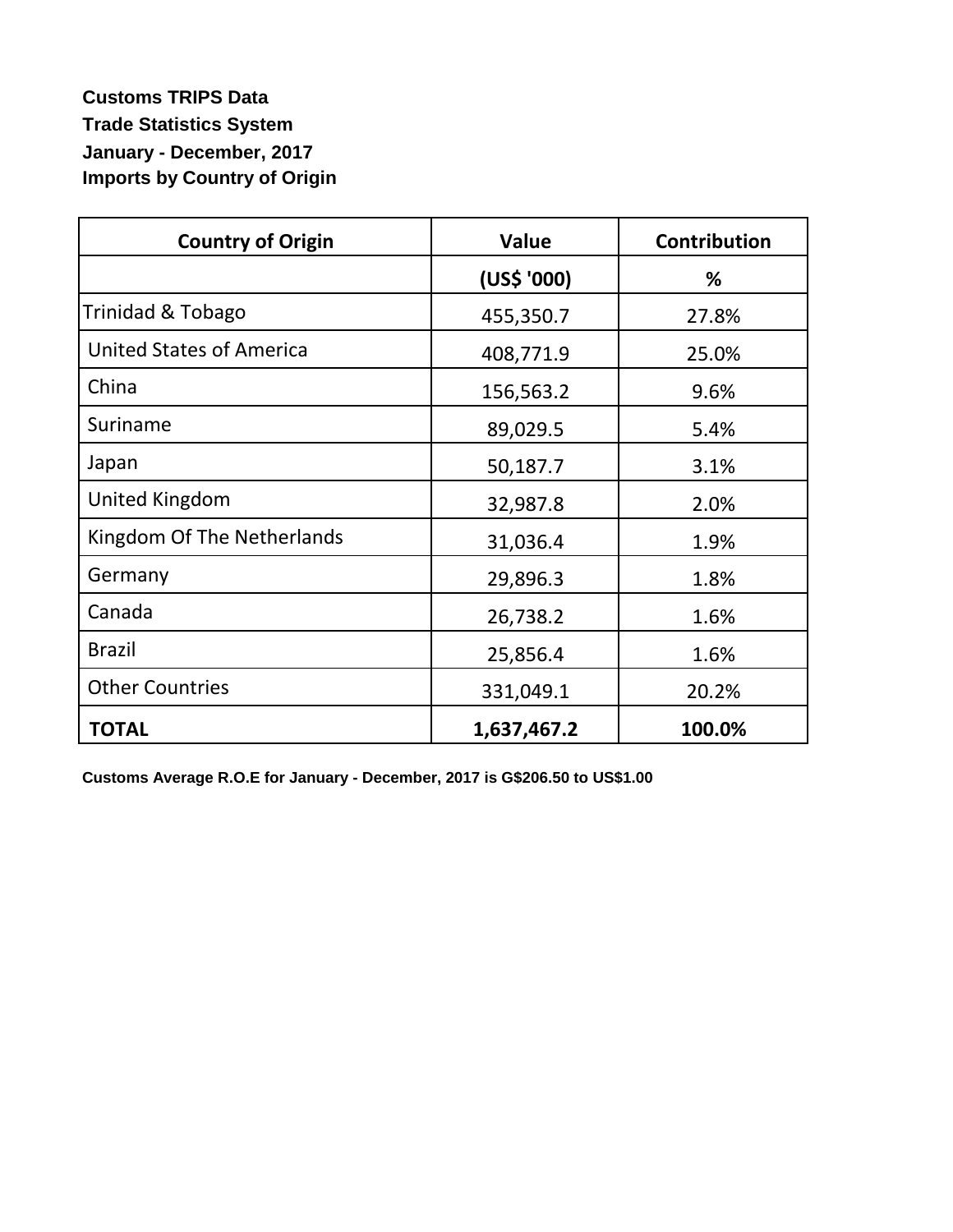## **Customs TRIPS Data Trade Statistics System January - December, 2017 Major Imports by SITC3**

| Sitc3        | Item                                             | Value       | <b>Contribution</b> |
|--------------|--------------------------------------------------|-------------|---------------------|
|              |                                                  | (US\$ '000) | %                   |
| 334          | <b>Fuel &amp; Lubricants</b>                     | 411,406.1   | 25.1%               |
| 541-542      | <b>Medicaments including Veterinary Medicine</b> | 51,952.2    | 3.2%                |
| 723          | <b>Contractors Plant Equipment (Machinery)</b>   | 44,802.6    | 2.7%                |
| 672-679      | Articles of Iron and Steel                       | 41,724.7    | 2.5%                |
| 781          | <b>Motor Cars</b>                                | 38,893.5    | 2.4%                |
| 893          | <b>Articles of Plastic</b>                       | 35,497.3    | 2.2%                |
| 782          | Goods and Special Purpose Motor Vehicles         | 33,665.9    | 2.1%                |
| 661          | Cement etc.                                      | 30,717.2    | 1.9%                |
| 523          | Metallic Salts etc.                              | 29,425.1    | 1.8%                |
| 642          | <b>Articles of Paper</b>                         | 29,140.1    | 1.8%                |
|              | Other Imports                                    | 890,242.5   | 54.4%               |
| <b>TOTAL</b> |                                                  | 1,637,467.2 | 100.0%              |

**Customs Average R.O.E for January - December, 2017 is G\$206.50 to US\$1.00**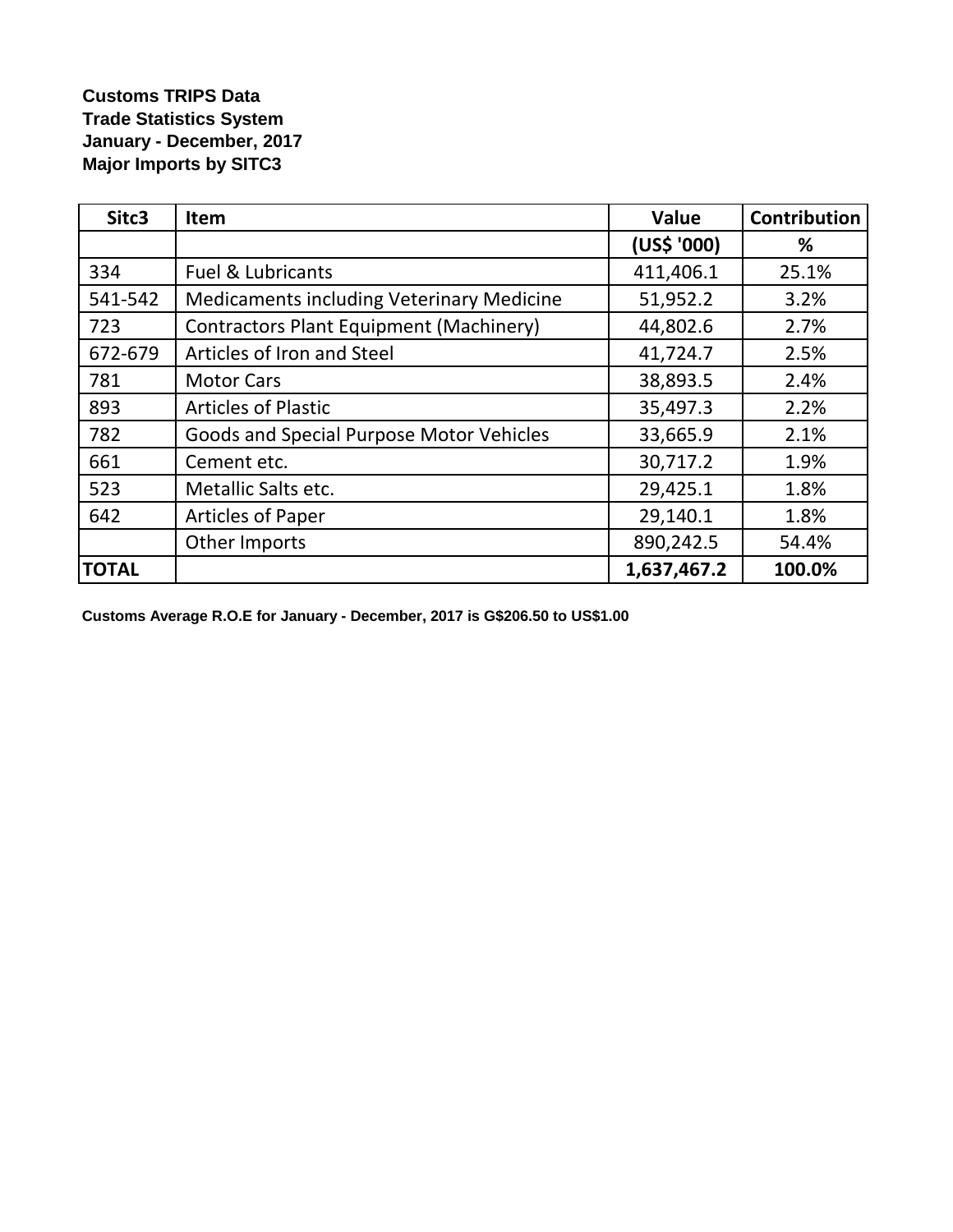## **Customs TRIPS Data Trade Statistics System January - December, 2017 Exports by Country of Destination**

| <b>Country Name</b>             | Value       | <b>Contribution</b> |
|---------------------------------|-------------|---------------------|
|                                 | (US\$ '000) | %                   |
| Canada                          | 409,202.7   | 28.5%               |
| <b>United States of America</b> | 269,095.3   | 18.7%               |
| United Kingdom                  | 127,227.1   | 8.9%                |
| Belgium                         | 57,854.9    | 4.0%                |
| <b>United Arab Emirates</b>     | 53,730.7    | 3.7%                |
| Ukraine                         | 47,743.8    | 3.3%                |
| Germany                         | 42,329.5    | 2.9%                |
| Jamaica                         | 41,714.6    | 2.9%                |
| Trinidad & Tobago               | 39,392.8    | 2.7%                |
| Mexico                          | 36,844.5    | 2.6%                |
| <b>Other Countries</b>          | 312,193.8   | 21.7%               |
| <b>TOTAL</b>                    | 1,437,329.9 | 100.0%              |

**Customs Average R.O.E for January - December, 2017 is G\$206.50 to US\$1.00**